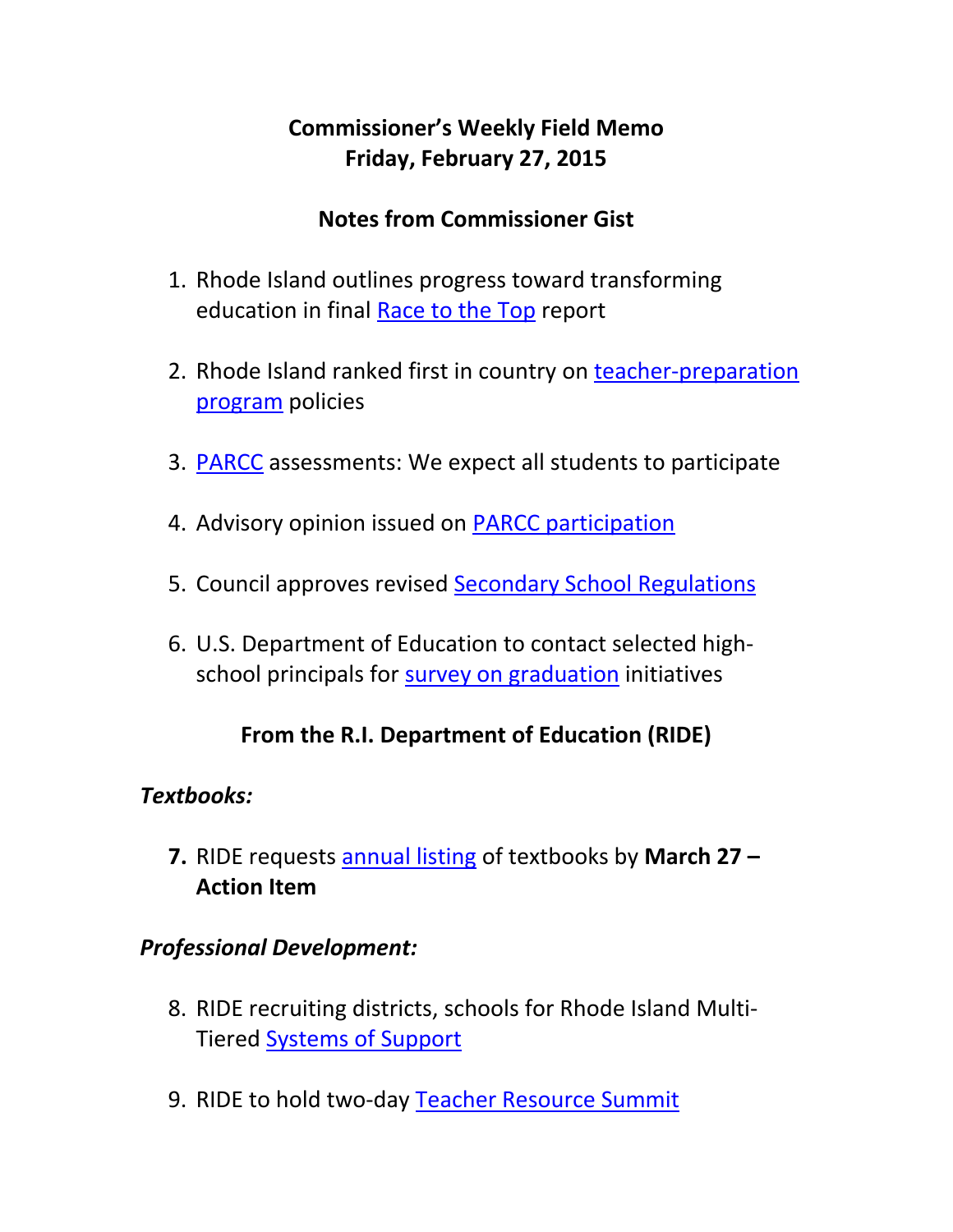#### *Assessments:*

- 10. *Reminder:* LEAs to receive alternate‐assessment student details for review
- 11. RIDE issues reminders in preparation for PARCC assessments

#### *Data use:*

12. Human-resource personnel to have access to eCert District Portal

### **From the U.S. Department of Education**

13. Guidance issued on protecting privacy of students using online educational services

### **From other organizations**

14. Workshop scheduled on response to active shooter

### **Action Item Calendar**

March 4: AP test fee program survey due March 16: Update PARCC Personal Needs profiles March 16: Funding Formula data due March 27: Textbook list due (see below)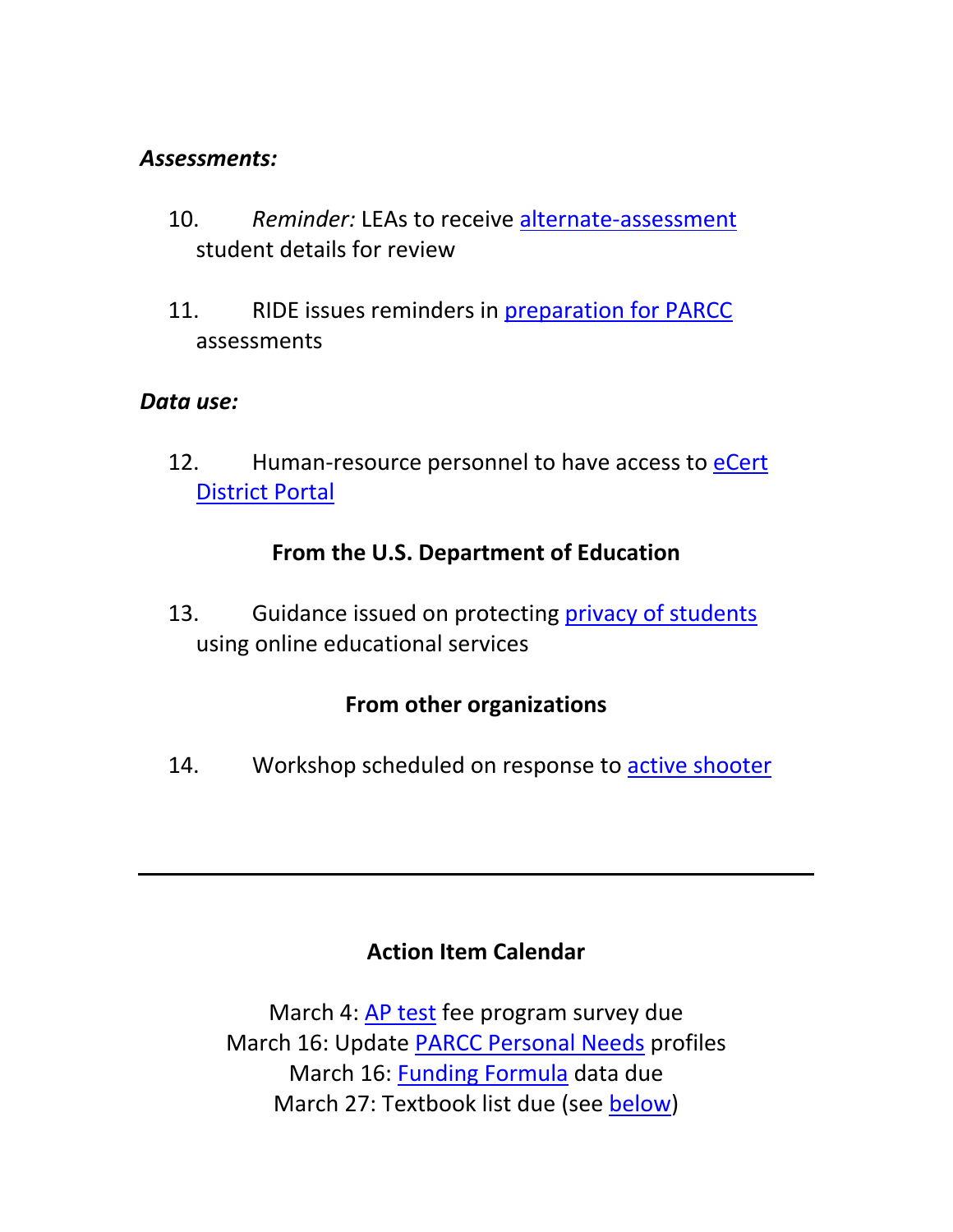# **Notes from Commissioner Gist**

# **1. Rhode Island outlines progress toward transforming education in final Race to the Top report**

Rhode Island has made significant progress toward transforming education through the use of the \$75‐million Race to the Top grant, as we describe in "Rhode Island's Race to the Top: Five Years of Transforming Education (2010‐2015)," the summary report that we have submitted to the U.S. Department of Education. The report highlights what Rhode Island has accomplished over the five years of implementation, what Rhode Island educators have learned in the process, and what work lies ahead.

The investments we have made through our Race to the Top initiative show how much we can accomplish when we work in partnership. Throughout, the report highlights the strong partnerships established among RIDE and all of the LEAs in the state. Without forming and developing these partnerships, we would have been unable to meet the goals and objectives in our scopes of work. As our Race to the Top success shows, Rhode Island is a national model for collaboration between state and local education agencies.

Over the span of this grant, we have narrowed several achievement gaps, reduced the dropout rate, and seen evidence that our graduates are better prepared for college. While much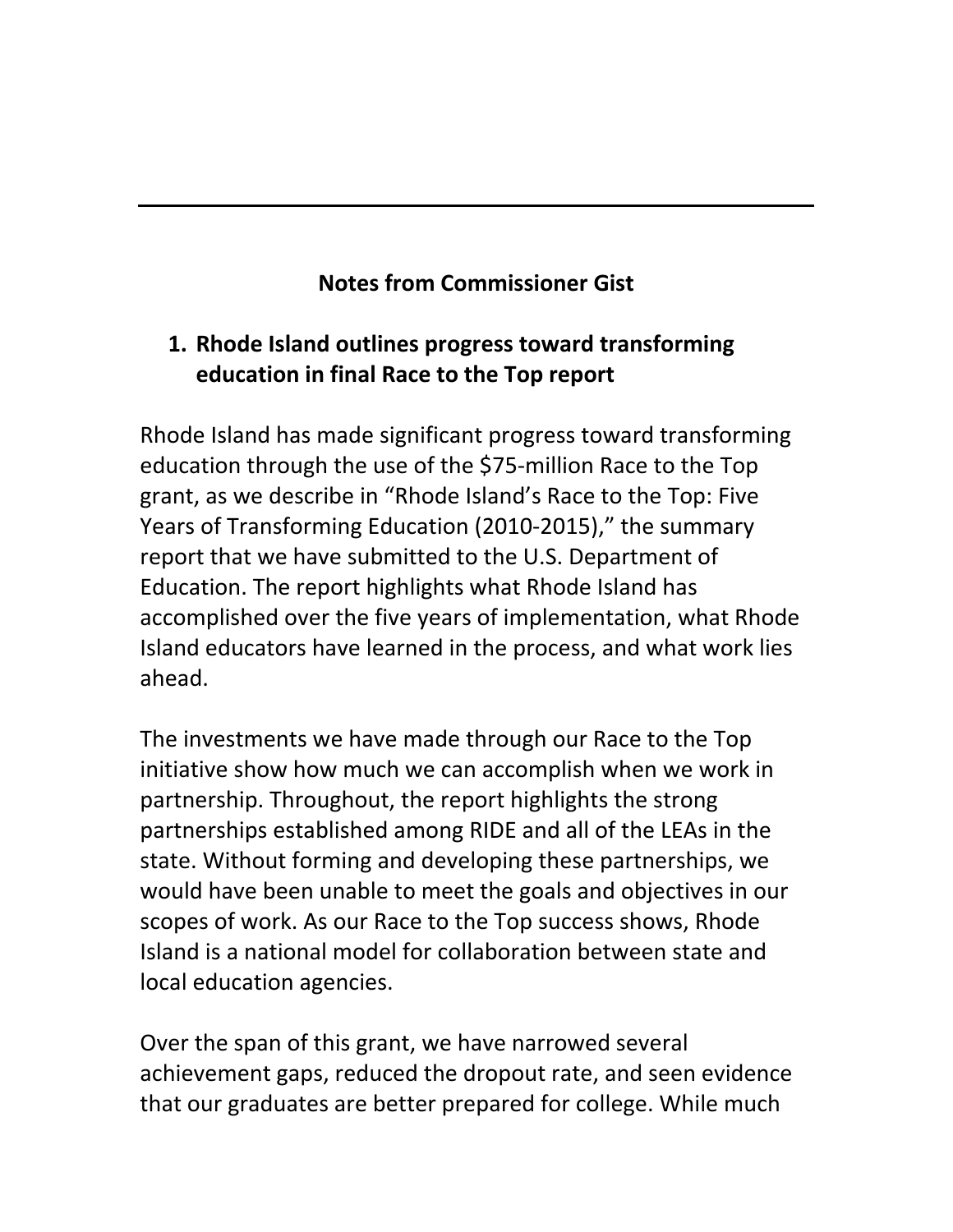work lies ahead of us, the systems we have put into action thanks to Race to the Top funding will continue to improve instruction and to raise student achievement for years to come.

The summary report that we submitted to the U.S. Department of Education notes that the goals for Rhode Island as a state have been to "build a strong foundation for educator effectiveness, develop rigorous curriculum and assessments, promote powerful use of data, and accelerate school performance – and [to] sustain this transformation beyond the grant period." We have posted the report on our website.

## **2. Rhode Island ranked first in country on teacher‐ preparation program policies**

The National Council on Teacher Quality has rated Rhode Island first in the country (tied with Florida and Indiana) based on state policies for teacher‐preparation programs. The council awarded Rhode Island a grade of B+, tops in the country and unchanged from last year. In 2011, Rhode Island received a grade of D+.

Much of the improvement is a result of the new set of standards for educator‐preparation programs that the Board of Education approved in late 2013. I am very pleased that the National Council on Teacher Quality has recognized the quality and rigor of our standards and policies for educator preparation. Ensuring educator excellence has been our top priority over the past five years, and it is gratifying to receive national recognition for the progress we have made in this area.

The report from the National Council on Teacher Quality, *The 2014 State Teacher Policy Yearbook,* notes that Rhode Island fully meets 5 of the 11 goals that the council has set and "nearly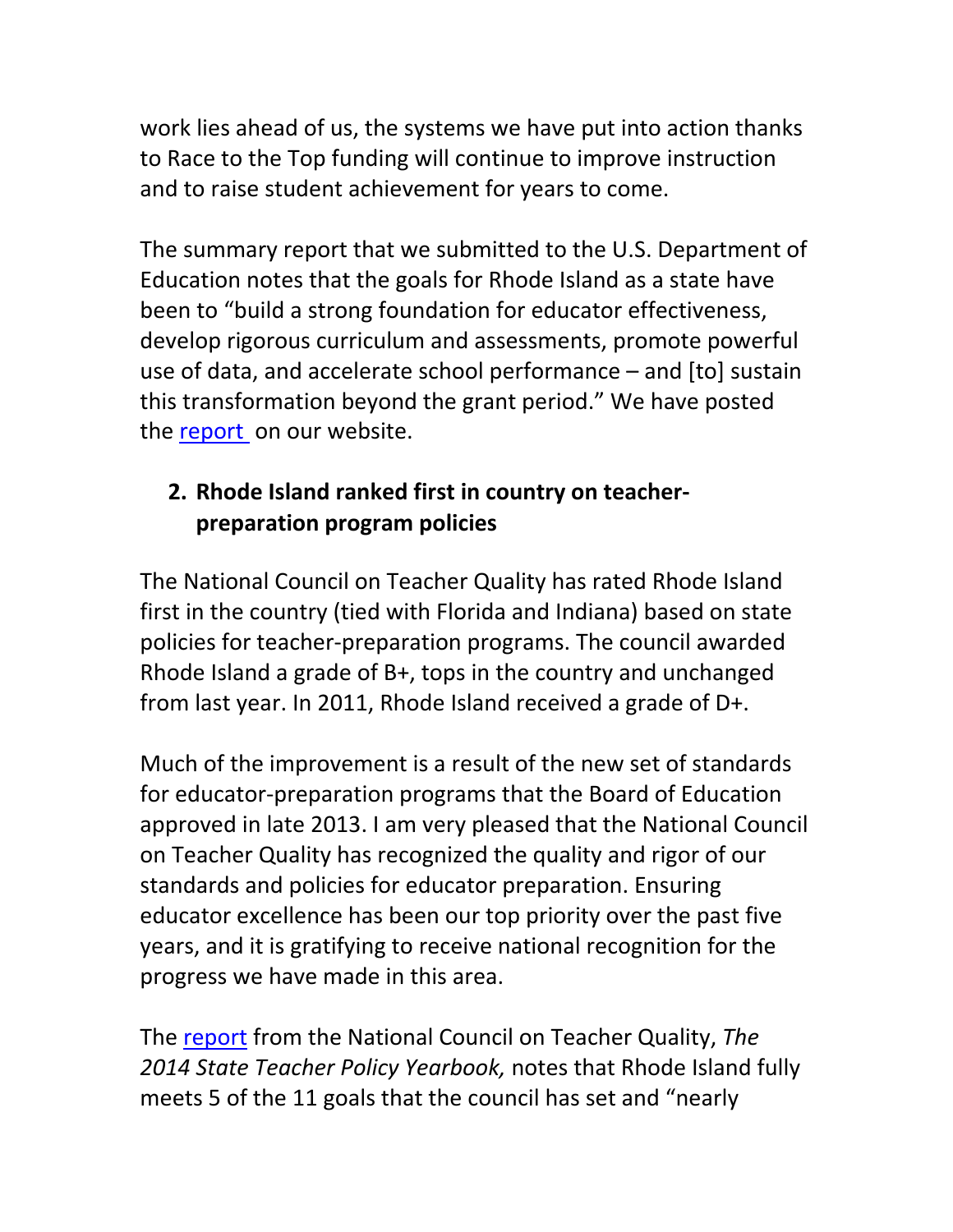meets" five other goals. The only goal unmet is for elementaryteacher preparation in reading instruction.

Ensuring educator excellence begins with improving the quality and rigor of our educator‐preparation programs. The standards that we developed, in partnership with our colleges and universities and based on feedback from teachers in our schools, will help to recruit great candidates to the teaching profession and to prepare aspiring teachers and school leaders for success throughout their careers.

### **3. PARCC assessments: We expect all students to participate**

As you are no doubt aware, the National Education Association – Rhode Island, has called for a one‐year delay in PARCC assessments and has taken the public position that parents have the right to refuse to have their children participate in state assessments. I strongly disagree with this opinion. We expect all students to participate in state assessments, just as they participate in all other aspects of public education once they enroll in school.

Assessments provide important information to parents and families about the progress their children are making in school – where children may need extra support and where students may need additional challenges. Assessments provide teachers with information that will help them improve and personalize instruction, and they provide all of us with information about how well our schools are making progress.

The PARCC assessments are well aligned with what students are expected to know and be able to do at each grade level. During the PARCC assessments, students will be reading real text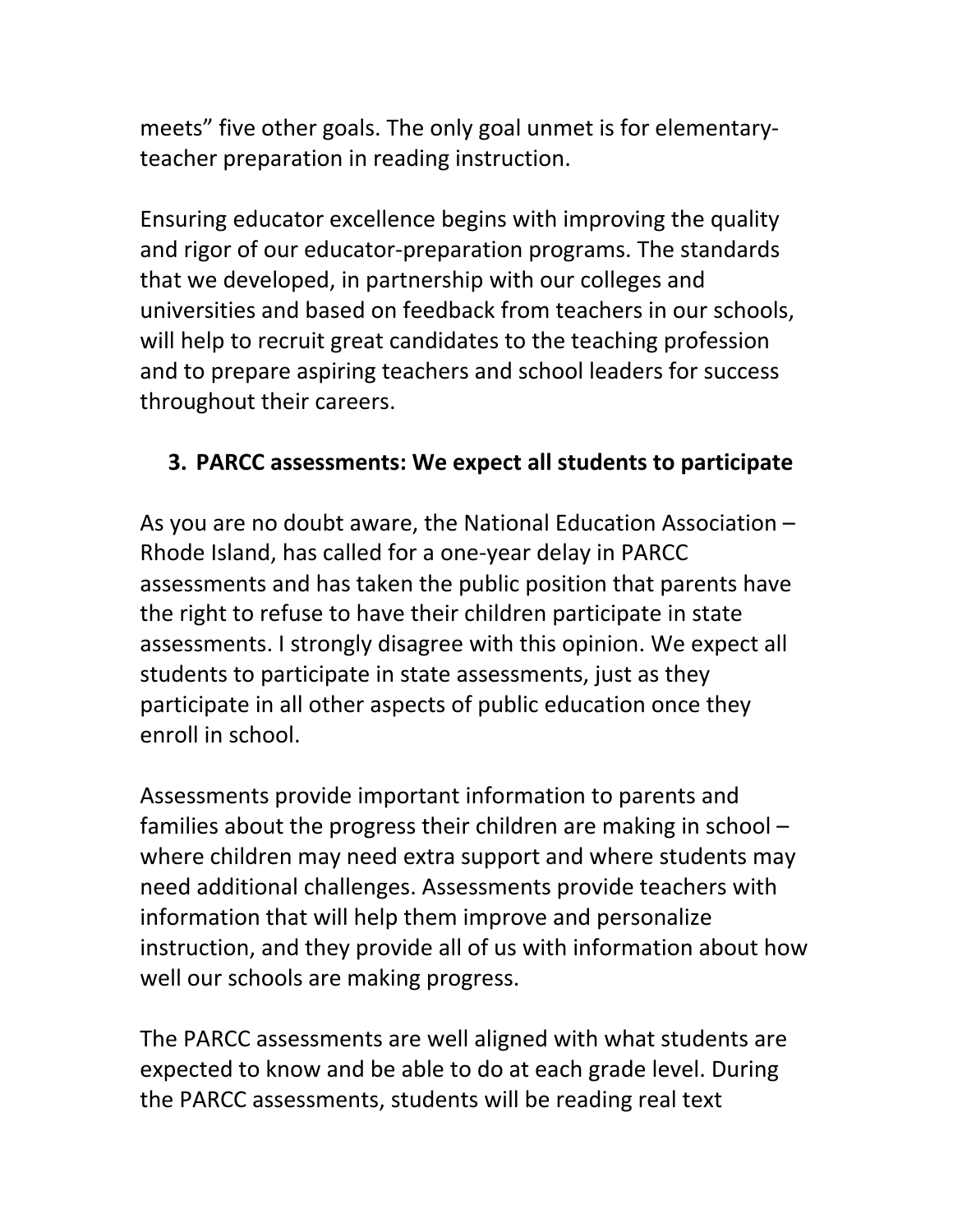passages, writing essays, and solving real‐world mathematics problems. PARCC assessments encourage students to think critically, analyze information, and explain their answers. Writing is expected in every grade, something that did not happen in our previous state assessments.

Participation in these high‐quality annual assessments enables all of us to see whether schools and districts are doing all they can to help students succeed. Parents and students deserve to know to what extent schools are meeting students' needs and where schools need to improve.

# **4. Advisory opinion issued on PARCC participation**

In response to a request from the South Kingstown School Committee, on Wednesday (February 25) I issued an advisory opinion on various aspects of participation in statewide assessments. I have broken out some of the key points in the advisory opinion and present them here in question‐answer format:

### *Is there a law allowing parents to "opt out"?*

Neither the ESEA nor RIGL § 16‐97‐8 contains a provision that permits school districts to afford parents an option to 'opt out' of state assessments.

## *Is there a law requiring students to participate in state assessments?*

It is also true, however, that neither the ESEA nor any section of State law affirmatively requires an individual student to participate in the State assessment. The ESEA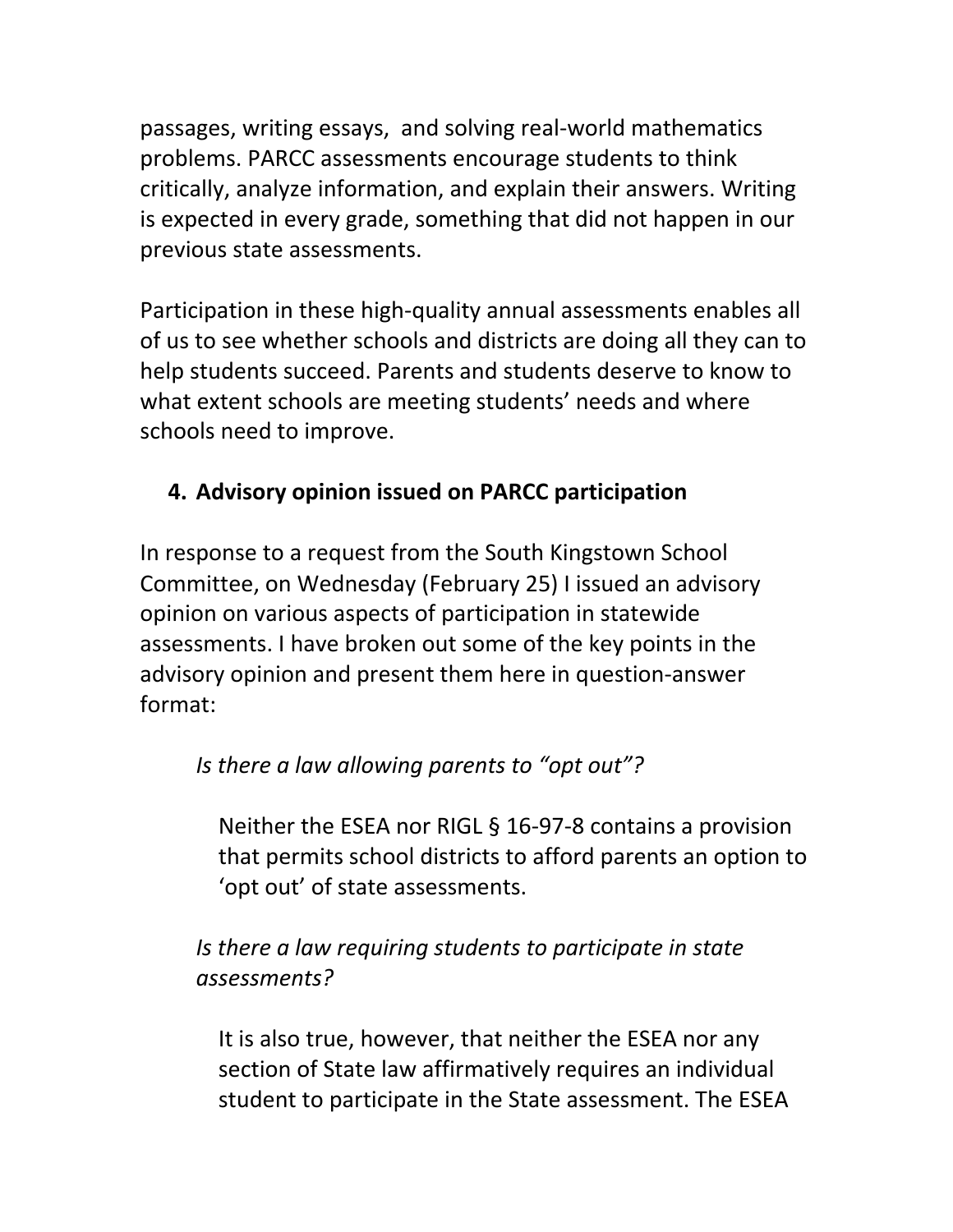requirement of a performance measure for participation underscores this approach; it is clearly the LEA that bears the burden of ensuring sufficient student participation.

#### *Can a student be forced to take the PARCC assessment?*

I have repeatedly stressed in my own communications that RIDE fully expects that *all* eligible students will participate in state assessments, which are an integral part of the process of education in Rhode Island public schools. There is no formal procedure for parents to remove their children from participation in any school activity – including state assessments. RIDE will not recognize any attempt to refuse participation in the state assessment, but we also understand that it is not possible to compel a student to actually participate in taking any exam (or in any school activity).

### *Can there be consequences for students to who refuse to take the PARCC assessments?*

There can be consequences for students who refuse to participate fully in the state assessment. For example, RIGL §16‐97‐8 allows the reintroduction of the state assessment as a graduation requirement for the class of 2017. Students in that class are currently in high school, and many of these students will be eligible for PARCC assessments this spring. If any of high‐school students "refuse" to take a state assessment, their ability to graduate will be severely compromised.

*Can school districts adopt policies requiring students to participate in PARCC assessments?*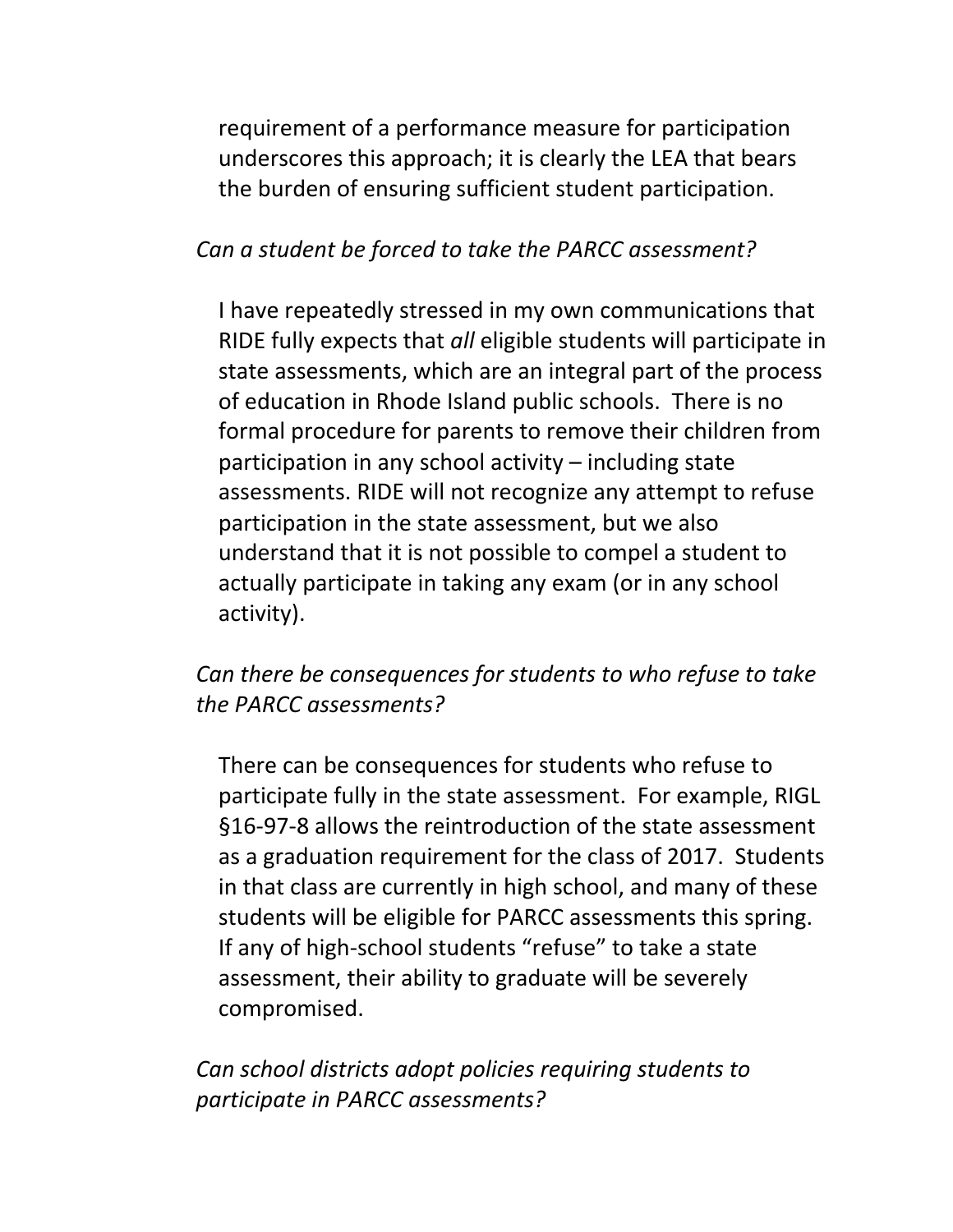I have been clear in previous field memos that LEAs can adopt local policies that require participation in the state assessment (as some school districts have done). It is worth repeating that RIDE does not make a distinction between participation in the state assessment and participation in any other aspect of the education process, which, ultimately is a matter under local control.

## *May school districts provide parents the opportunity to opt out? Must school districts recognize attempts to "opt out"?*

You posed the question of whether there is any applicable provision of the law that "permits school districts to afford parents an option to 'opt out' of state assessments." The short answer is no, but there is, likewise, nothing in the law that requires an LEA to recognize attempts at parental refusal. RIDE will certainly not recognize such attempts.

### *Can school districts establish policies requiring participation?*

It is well within the legal authority of the LEA to require participation in the State assessment as a matter of local policy. School administrators whose school committees have established such policies would of course be bound to follow local policy and would therefore be prevented as a matter of law from recognizing a parent's attempt to refuse participation in the State assessment on behalf of his or her child.

#### **5. Council approves revised Secondary School Regulations**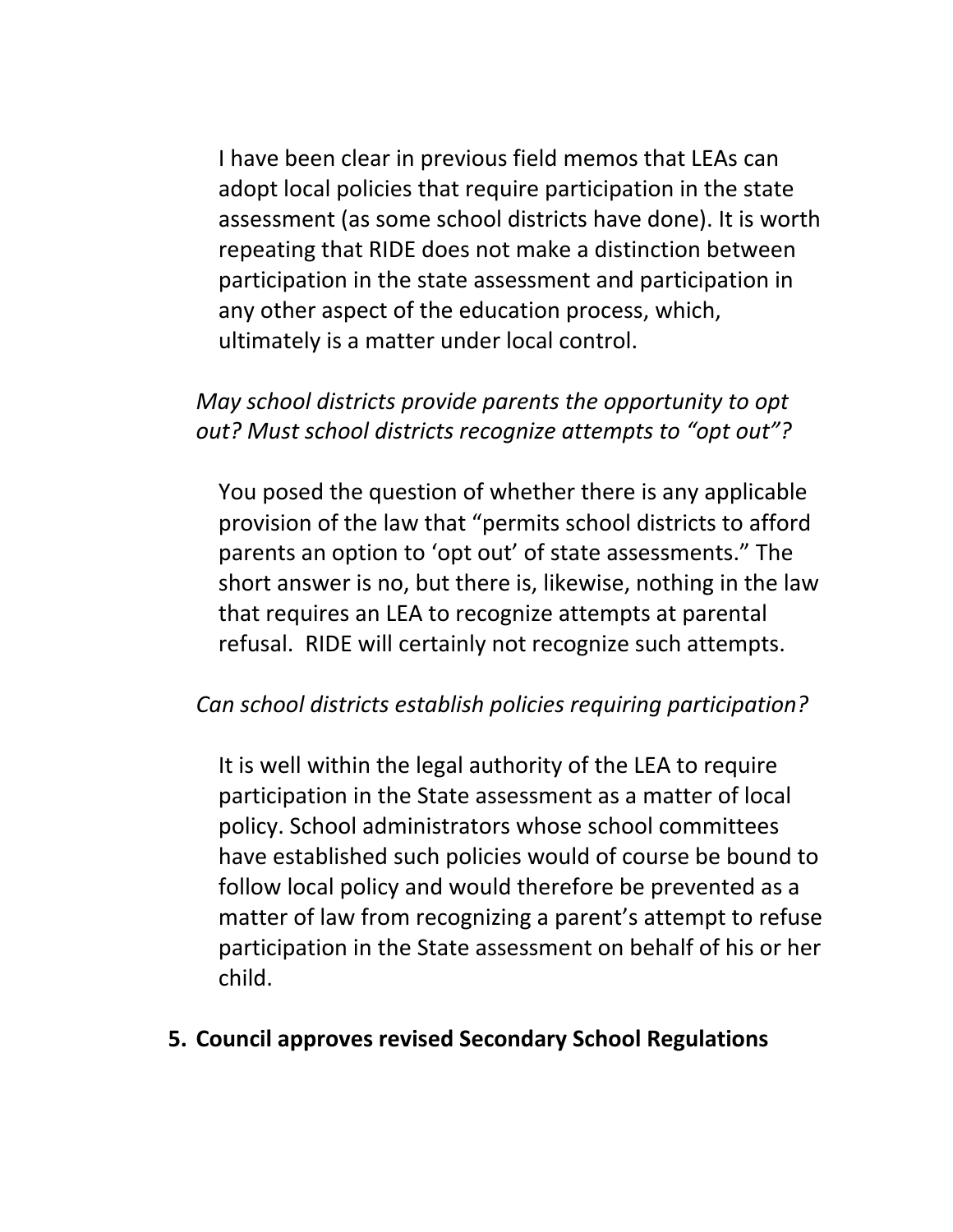On Monday (February 23), the Council on Elementary and Secondary Education, after months of public hearings, public comment, and statements issued during the open‐forum portion of Council meetings, approved revisions to the Secondary School Regulations. Under the revised regulations, the use of state assessments to determine eligibility for graduation will be in place statewide beginning with the Class of 2020. The revised regulations also specify that you may use state assessments as a local graduation requirement beginning with the Class of 2017, if you so desire. Here is the section of the revised regulations relating to assessments and graduation requirements:

- *L‐6‐3.3. Use of state assessments for high school graduation.* 
	- (a)Commencing with the class of 2020, students shall be required to reach a minimum achievement level on the state assessment or assessments in content areas designated by the Council on Elementary and Secondary Education. The Council shall (1) designate the content areas in which the state assessment serves as a graduation requirement and (2) establish the minimum student achievement levels on the state assessment necessary for graduation. The Council will determine the minimum level of required achievement; however, LEAs may set higher levels of student achievement as a requirement to receive a diploma. LEAs may choose to use the state assessment or other standardized assessment as one of the local graduation requirements prior to the 2020 date set forth above but no earlier than for the class of 2017.
- **6. U.S. Department of Education to contact selected high‐ school principals for survey on graduation initiatives**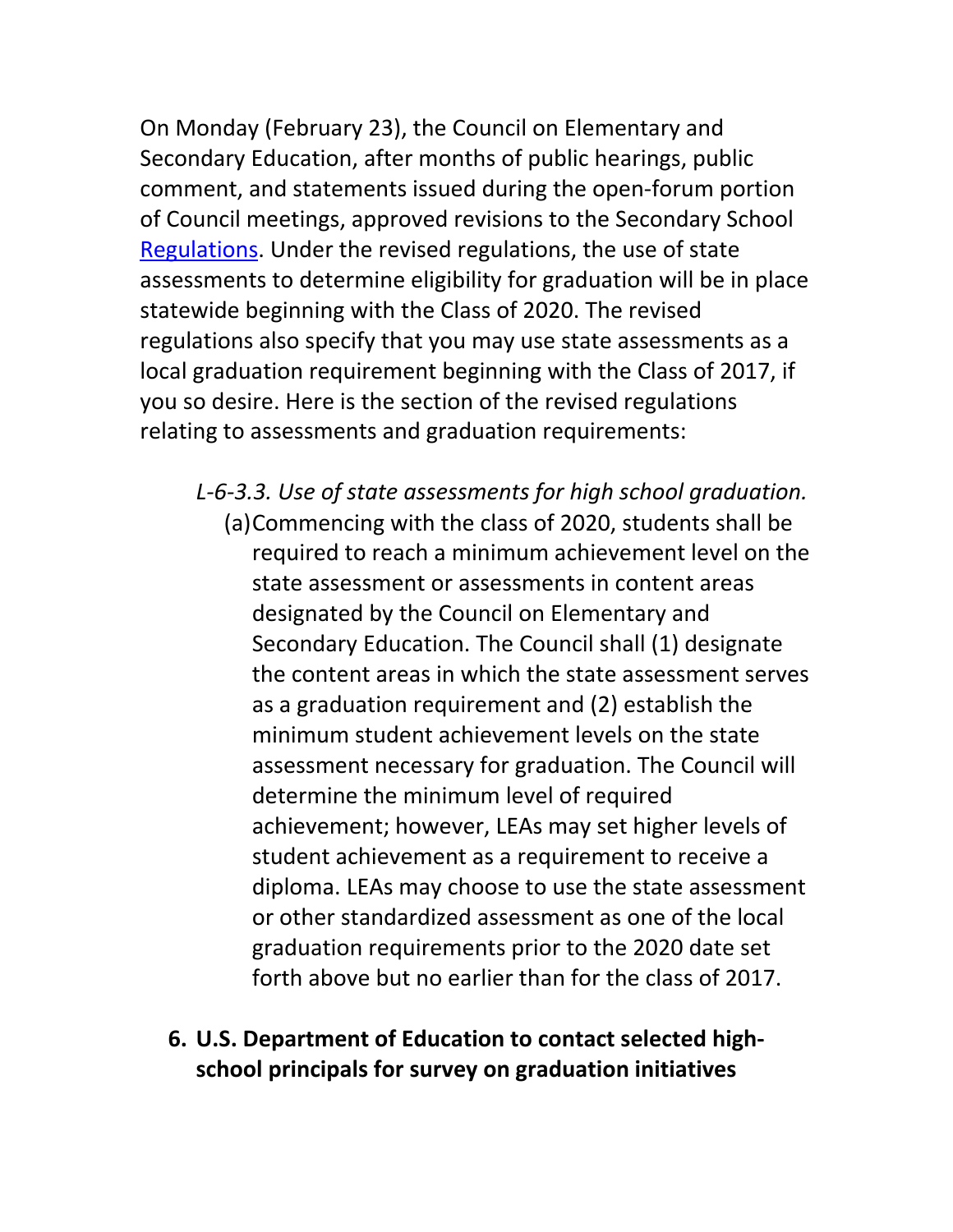The U.S. Department of Education Offices of Elementary and Secondary Education and Planning, Evaluation, and Policy Development have informed me that they have selected several Rhode Island high schools to participate in a survey as part of the High School Graduation Initiative. The Offices or their research partners – SRI International and RTI International – will reach out directly to the selected schools within the next week to seek the participation. They will ask an administrator from each selected school to complete a 30‐minute online survey on initiatives to help students stay in school and graduate. The Offices state that the responses will be protected from disclosure. I hope that you will encourage members of your team, if selected, to participate in this survey.

### **From RIDE**

### *Textbooks:*

## **7. RIDE requests annual listing of textbooks by March 27 –** *Action Item*

Each year, RIDE collects and distributes a listing of textbooks used in all public schools in the state. The purpose of this list is to meet the requirements of General Laws 16‐23‐2 and 16‐23‐3, which provide for the loan of textbooks in the areas of mathematics, science, world languages, English language arts, and history or social studies, in grades kindergarten through 12, to nonpublic schools in Rhode Island.

LEAs are required to submit to RIDE a complete listing of all textbooks planned for use during the next school year (2015‐16) by using the eRIDE system, the electronic process through which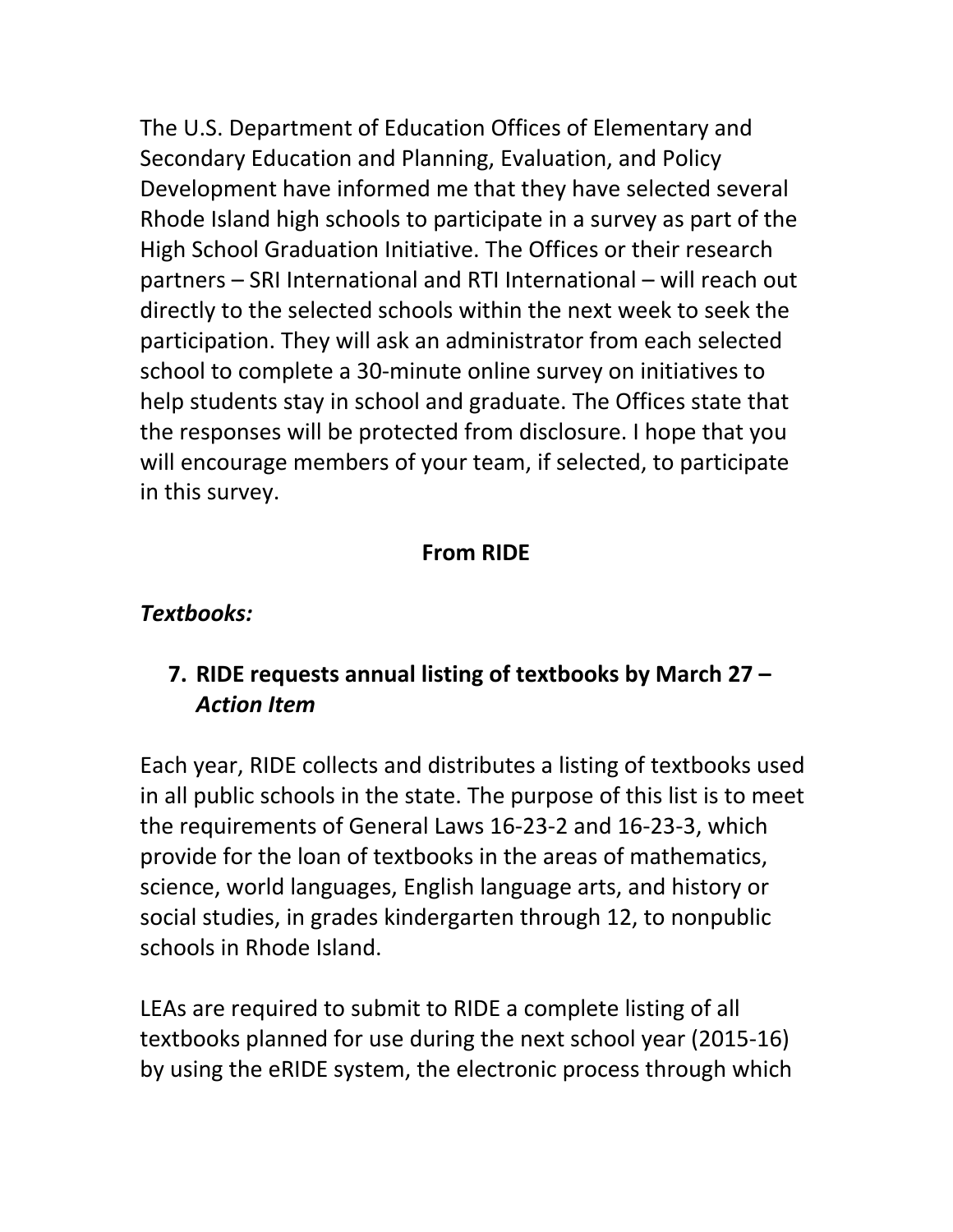you manage your textbook lists by adding and deleting titles and other pertinent information.

RIDE will send a memo to all textbook coordinators and data managers requesting them to update their complete list of textbooks currently in use by **March 27**. The memo will include instructions for the use of the eRIDE system, including the details for uploading textbook titles and ISBN numbers, as well as frequently asked questions for textbook‐list management. Once we receive updates from all LEAs, we will post the information on the RIDE website.

## *Professional Development:*

# **8. RIDE recruiting districts, schools for Rhode Island Multi‐ Tiered Systems of Support**

Rhode Island Multi‐Tiered Systems of Support (RI MTSS) is a training and technical‐assistance opportunity that provides professional development and systems‐development support for the implementation of an integrated model of supporting academic (RTI) and behavioral (PBIS) interventions, strategies, and practices. The goal of participating is for districts and schools to develop a self‐sustaining integrated RTI/PBIS framework for providing evidence‐based and data‐based decision‐making procedures to enhance student development across all tiers of support (Universal [School‐Wide] Prevention, Targeted Group Interventions, and Individual Intensive Supports). Districts and schools interested in receiving this training should visit http://sherlockcenter.MTSSLetterofInterest.sgizmo.com/s3/ for more information and to complete an initial Letter of Interest online application by **March 20**. After submitting the online Letter of Interest, districts and schools are welcome to attend an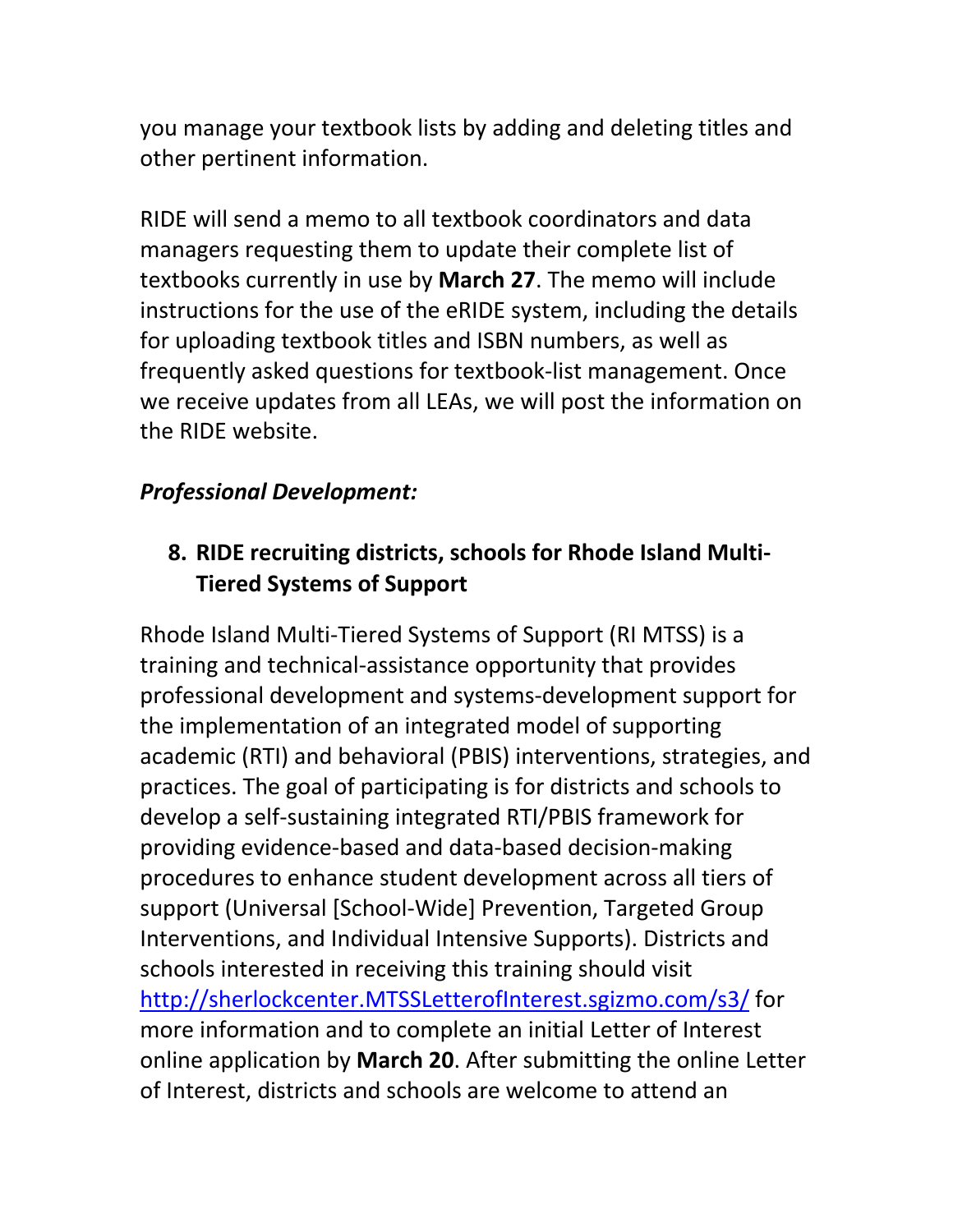informational session at the Rhode Island College Sherlock Center, from 9‐11:30 a.m. on either March 25 or April 7. RI MTSS is a joint venture by RIDE (Rhode Island Department of Education) and the Paul V. Sherlock Center on Disabilities at Rhode Island College.

For additional questions on this initiative, please contact Emily Klein, at 222‐8985 or Emily.Klein@ride.ri.gov .

# **9. RIDE to hold two‐day Teacher Resource Summit**

RIDE is pleased to announce the Teacher Resource Summit – an event to gather Rhode Island educators to discuss identifying high-quality resources for sharing across the state. The goal of the summit is to upload a variety of high‐quality, Rhode Island educator‐approved resources into the Teacher Resource Library in the Instructional Support System.

Work during the summit will include:

- using the rubrics to evaluate materials self‐authored or found – for alignment to standards and other metrics of quality;
- uploading high-quality materials to the Teacher Resource Library; and
- training on the EQuIP rubric for mathematics, English language arts/literacy, or science; or
- training on similar rubrics for other content areas (social studies, fine and performing arts, physical education, health, and world languages, among others).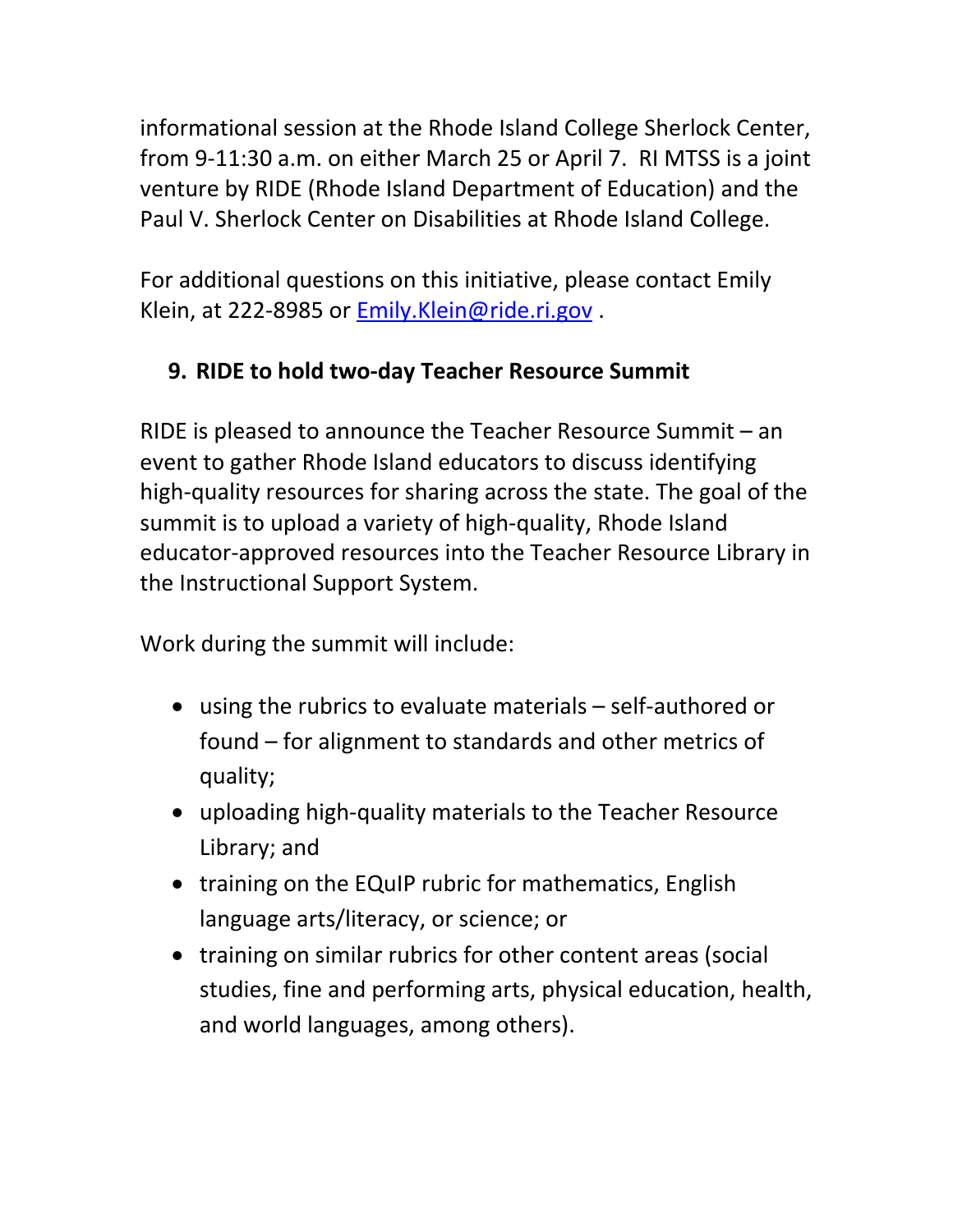The summit will take place on April 23 and 24, from 8 a.m. to 4 p.m., in Providence. Participants *must* attend both full days to be compensated.

All participants will receive a stipend of \$300 per day for the two days of work. Once the summit is complete, teachers will have the option to independently evaluate and upload resources for an additional stipend of \$300. Total possible compensation is \$900.

Educators must be currently working in a Rhode Island LEAs to qualify for the stipend.

Educators from all content areas are encouraged to apply here:

https://www.surveymonkey.com/r/teacherresourcesummit.

Applications must be entered by Friday, **March 13**. . Applicants will be notified of their acceptance by Monday, March 23.

Please direct any questions or comments about the summit to Kate Schulz, at 222‐8489 or kate.schulz@ride.ri.gov.

### *Assessments:*

## 10. *Reminder:* **LEAs to receive alternate‐assessment student details for review**

LEAs have been doing a great job at getting ready for the PARCC testing; however, we also need to start thinking about the alternate assessment for students with severe learning disabilities. To aid in this process, the details about students in each school taking the alternate assessment will be prepopulated in the testing site. The student details will be pulled from eRIDE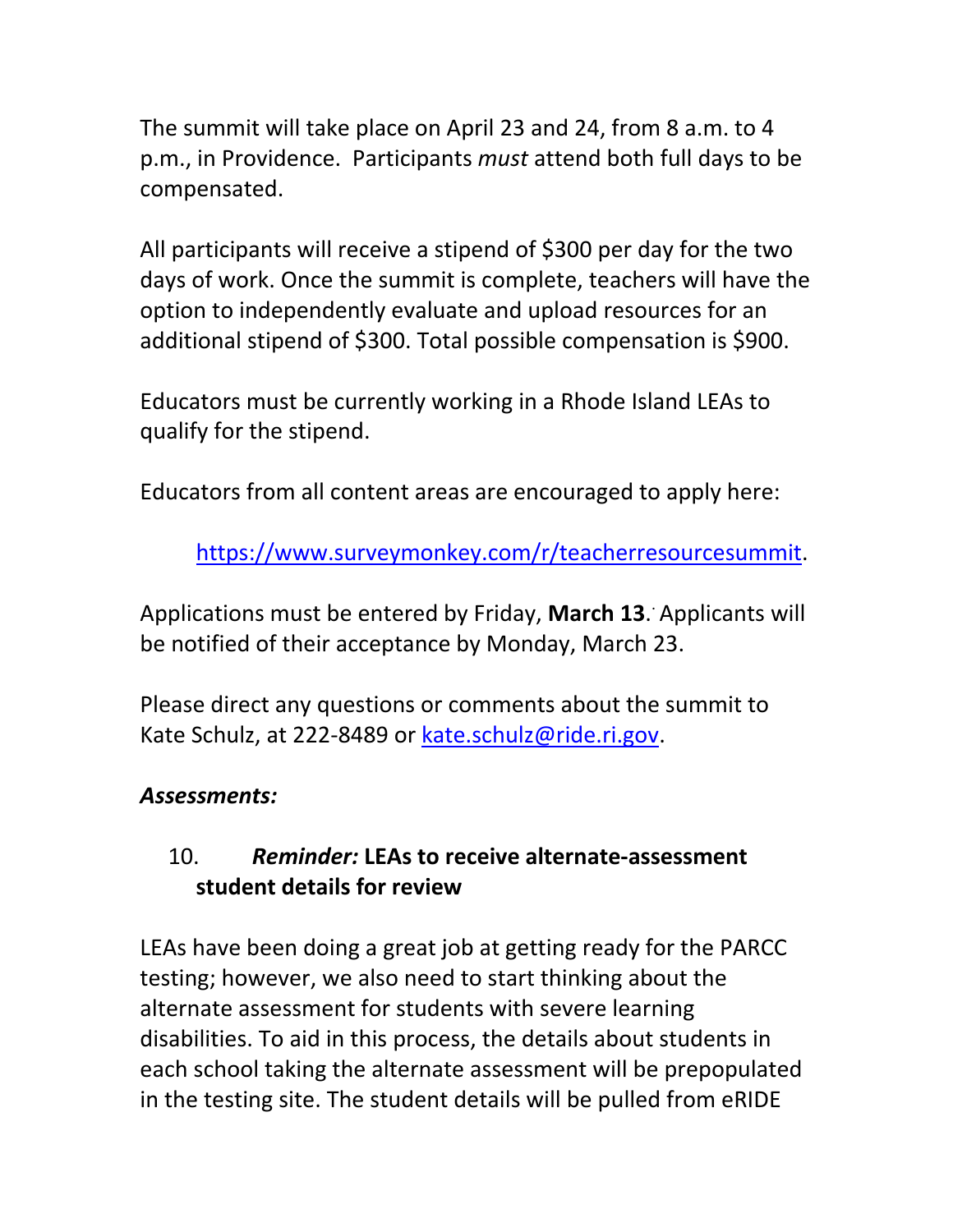and distributed to LEAs for review. Once the student data files are accurate, you can then upload the files, along with the teacher information, to the National Center and State Collaborative (NCSC) testing site.

## **11. RIDE issues reminders in preparation for PARCC assessments**

## *LEAs urged to perform infrastructure trials*

Infrastructure trials are an important milestone in determining the technology readiness for the PARCC assessment. It has been determined that those LEAs that have performed infrastructure trials have had significantly fewer issues during the testing block than those LEAs that did not do an infrastructure trial. It is highly recommended that you perform at least one infrastructure trial. Pearson, the testing vendor for PARCC, has documentation regarding how to configure Windows and Mac PCs, along with mobile devices and Chromebooks. It is important to run an infrastructure trial, even if you have run one in the past, as the technology for PARCC testing is constantly being updated and enhanced. All of Pearson's documentation for the PARCC testing can be found at http://parcc.pearson.com/technology‐setup/.

## *LEAs reminded to maintain, update student records*

You must maintain your Student Information System at the local level, along with the Performance Based Assessment (PBA) and the End of Year (EOY) assessment blocks in PearsonAccessNext. We have released documentation on how to maintain student registration information within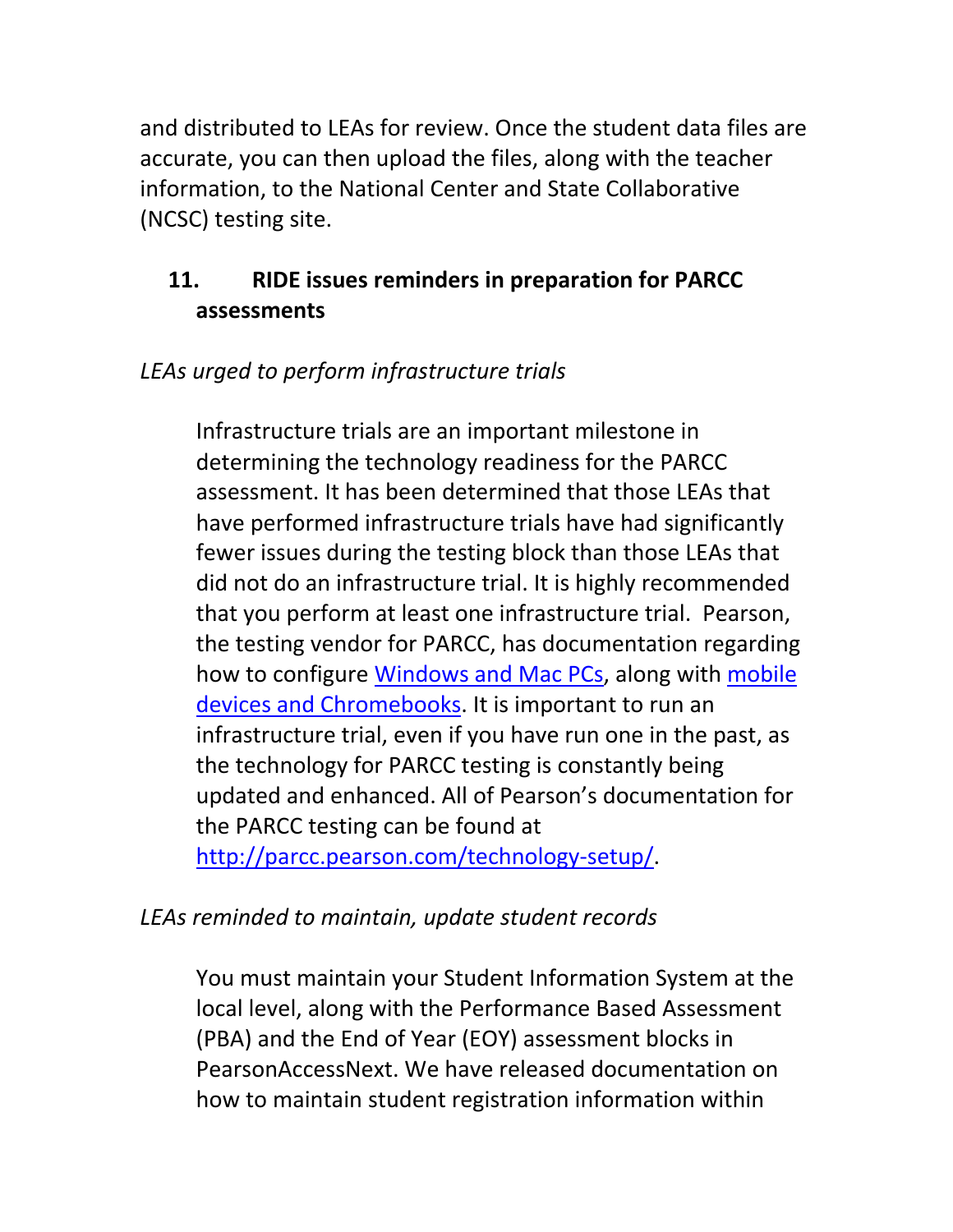PearsonAccessNext. This documentation, along with all of the RIDE‐generated technology documentation, can be found on the RideMap District Exchange public PARCC Toolkit folder.

It is important that you export your student data from PearsonAccessNext to verify that you have the most accurate information about your students. You can import this data into Excel to update any student information and then import it into PearsonAccessNext to make the updates. If you do not follow this process, you could overwrite any updates that you or users in your LEA may have made to student records. You could also overwrite any updates to critical warnings, and that would need to be corrected. Always use the most recent export files for file maintenance; do not use the original spreadsheets used for the initial student upload.

As you may know, we have been running scripts to resolve critical warnings within the PBA and EOY assessment blocks. The scripts update only student records that have no value associated with the warning so as not to overwrite your LEA's student data; however, if the correct process of maintaining student records is not followed, these critical warnings are reintroduced into PearsonAccessNext and will need to be corrected again. The scripts correct 95 percent of the critical warnings; the rest have been placed in your LEA document folder on District Exchange. These critical warnings need to be cleared by your test coordinator.

### *RIDE to take snapshot of student registrations on March 14*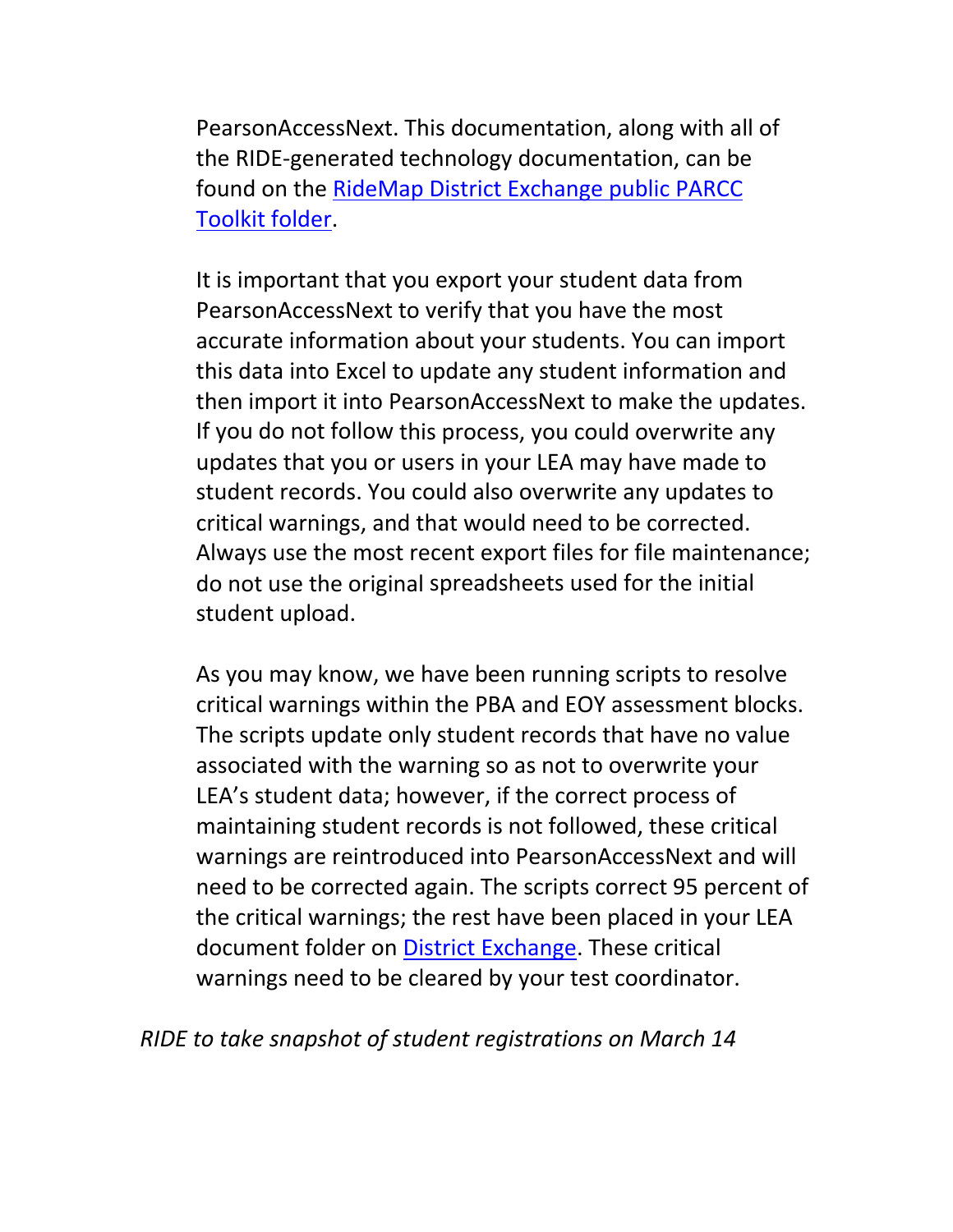On March 14, we will take a snapshot of your student registrations that will be used for accountability; this date has been moved back from the March 6 so as to reduce the number of data reviews for the LEAs. This snapshot will be used to validate and clean the data for accountability reporting. It is critical that you ensure that your student registration data is as accurate as possible by **March 1**4, especially the resolution of duplicates.

#### *Process for ordering additional PARCC materials opens Tuesday*

As students are enrolled in LEAs or as the needs of a student change, you may need to order additional paper material. This can be accomplished during the Additional Order window that starts on **Tuesday** (March 3). In the PARCC toolkit on District Exchange, you will find the Pearson and RIDE instructions regarding the process for ordering additional material during this window.

Procedure in place for resolving issues regarding PARCC testing

Please call the Pearson call center first with any issues regarding PearsonAccessNext or PARCC testing. When you call, write down and keep track of the ticket number they assign to your incident. We have been working with the call center management to improve the experience and quality of the interaction with the call center agents. If you believe any incidents that are not resolved by the call center need to be escalated, contact Greg Martin, at Gregory.martin@ride.ri.gov. There is a process in place for Pearson to review these escalated incidents.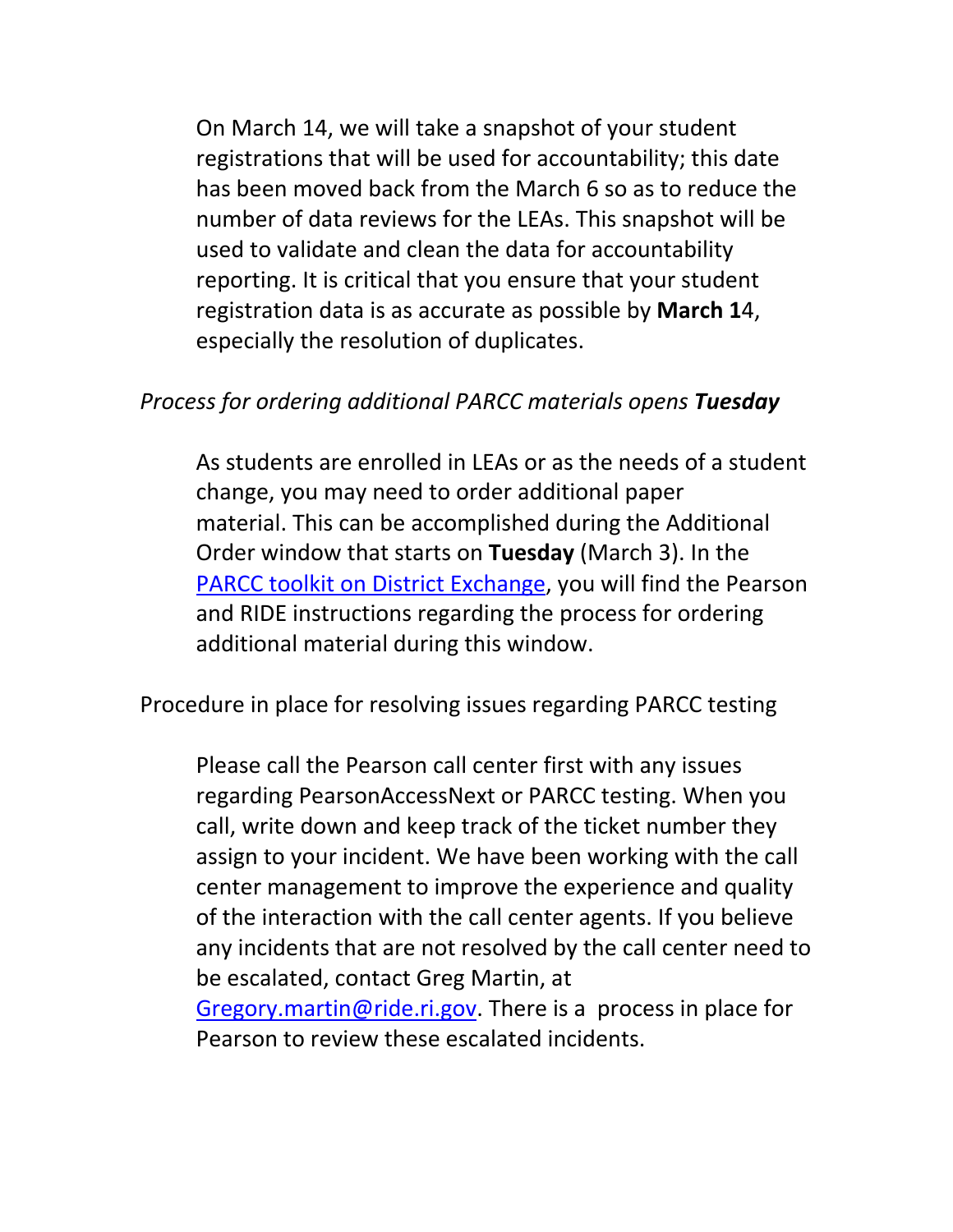*Contact established for questions about PARCC technology preparedness*

If you have any questions or concerns about PARCC technology preparedness, please contact Greg Martin, at Gregory.martin@ride.ri.gov or 222‐8495.

### *Data use:*

# **12. Human‐resource personnel to have access to eCert District Portal**

As part of our efforts to support data‐informed conversations regarding human capital decisions, RIDE will now allow personnel from human‐resource teams at LEAs to access the eCert District Portal. Your team will be able to access this portal from RIDEmap. RIDE will grant this access only to those individuals whom you have explicitly designated. We will reach out to you directly through email to request the names of your designees. Data managers will be included in this communication.

For any concerns or questions about this access, please contact Shoba Annavarjula, at shoba.annavarjula@ride.ri.gov .

# **From the U.S. Department of Education**

# **13. Guidance issued on protecting privacy of students using online educational services**

Please see this message from the U.S. Department of Education:

The U.S. Department of Education has released model terms of service guidance and a training video aimed at helping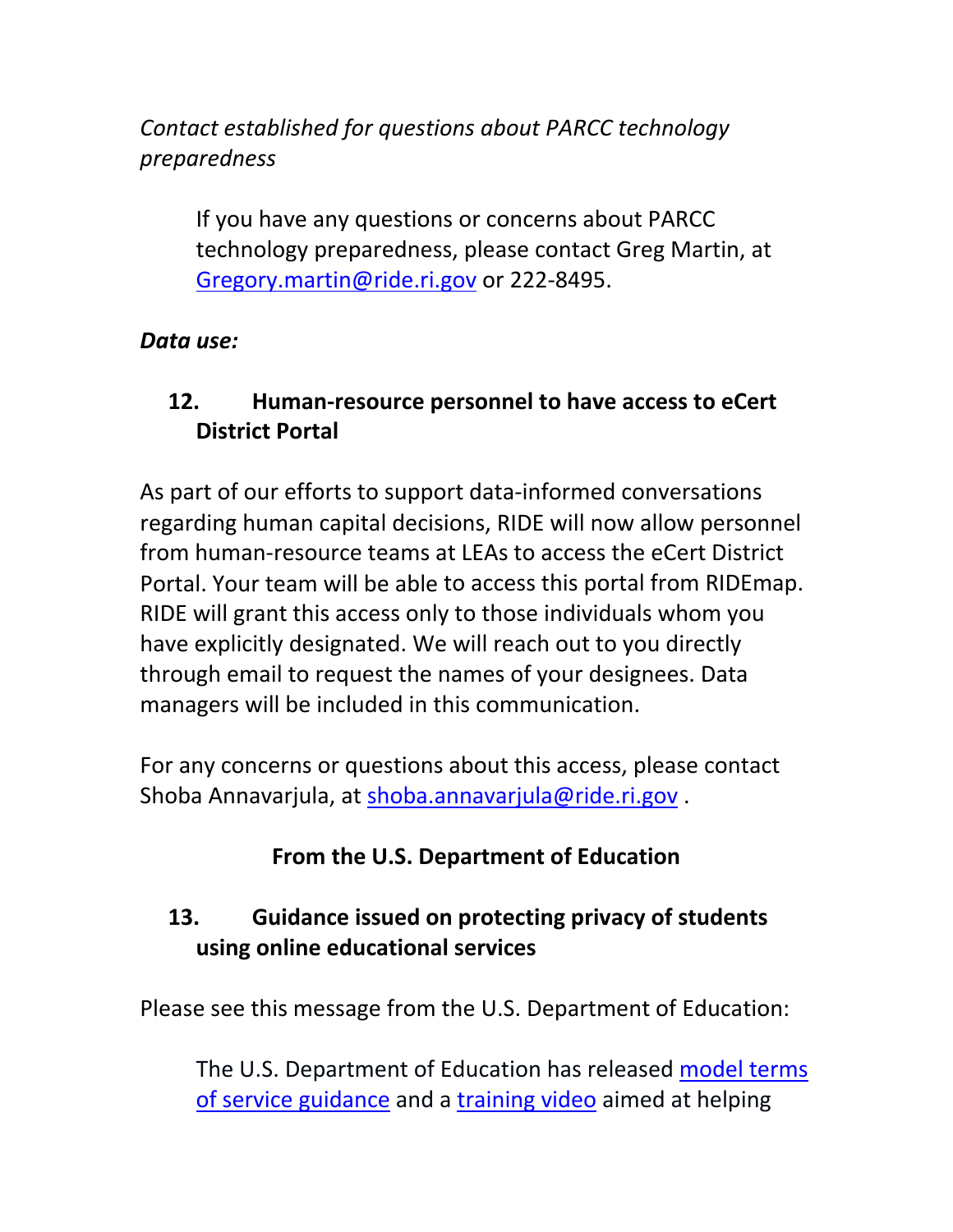schools and districts protect student privacy while using online educational services and applications.

The guidance offers examples of terms of service provisions to help school officials identify which online educational services and applications have strong privacy and data security policies and practices.

"Reading and understanding terms of service agreements is tough, even for lawyers. We hope this guidance will help school officials identify privacy‐friendly apps and online services and avoid providers that might abuse student information," said Kathleen Styles, the U.S. Department of Education's chief privacy officer.

"This guidance will help schools and districts evaluate potential agreements and offer direction regarding terminology frequently used in these agreements," Styles said. "By understanding commonly used provisions in these agreements, schools and districts will be better able to decide whether to consent to the terms for online educational services and applications."

Additionally, school officials can check to see if the company in question has signed the Student Privacy Pledge from the Future of Privacy Forum and The Software & Information Industry Association.

Among the recommendations:

*Marketing and Advertising:* Terms‐of‐service agreements should be clear that data may not be used to create user profiles for the purposes of targeting students or their parents for advertising and marketing, which could violate privacy laws.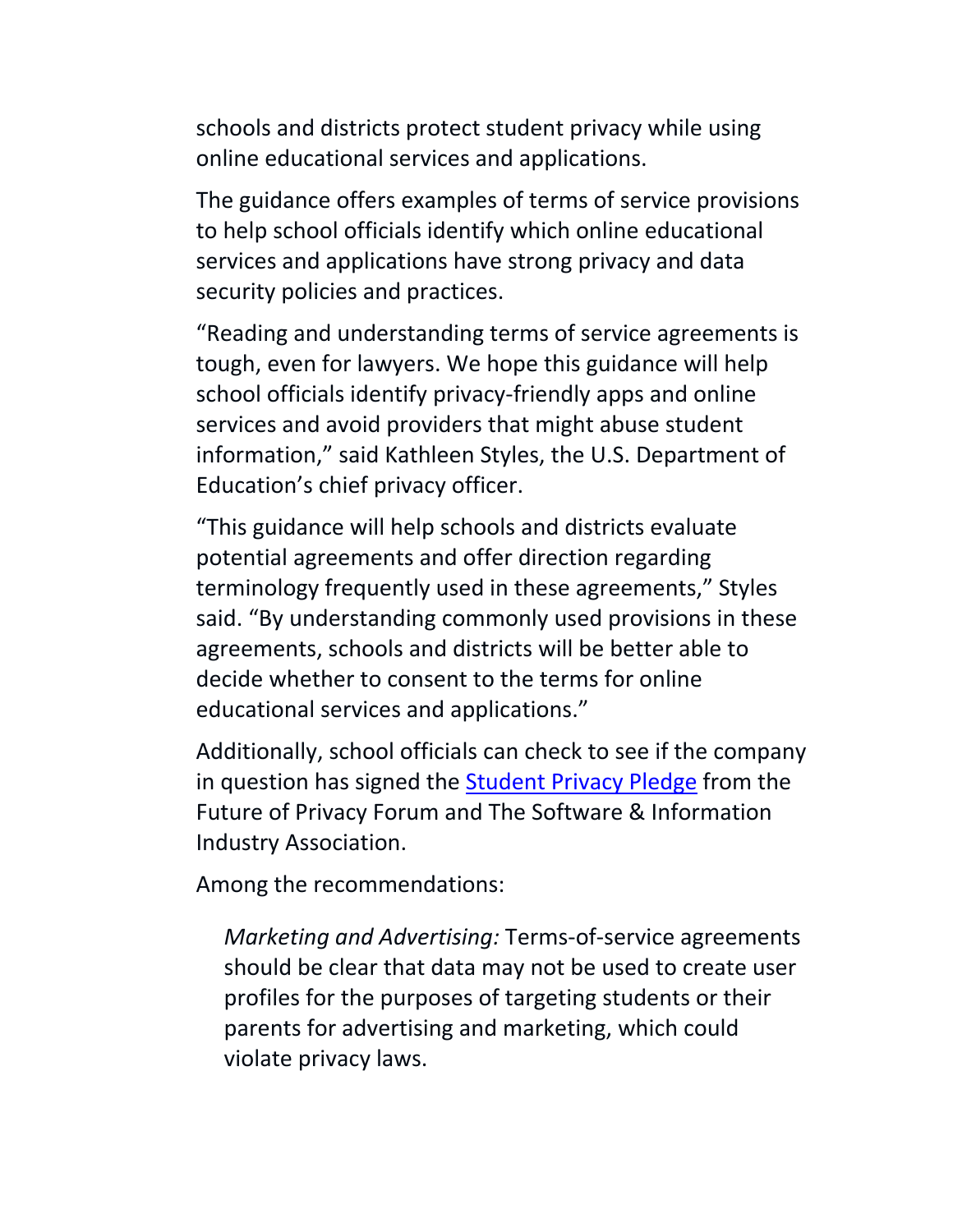*Data Collection:* Agreements should include a provision that limits data to only what is necessary to fulfill the terms.

*Data Use:* Schools and districts should restrict data use to only the purposes outlined in the agreement.

*Data Sharing:* While providers can use subcontractors, schools and districts should be made aware of these arrangements, and subcontractors should be bound by the limitations in the terms of service.

*Access:* Federal student records laws require schools and districts to make education records accessible to parents.

*Security Controls:* Failure to provide adequate security could lead to a violation of the Family Educational Rights and Privacy Act, which protects student education records.

The document also provides links to the Privacy Technical Assistance Center and other resources that offer additional best‐practice recommendations related to terms of service agreements.

In addition, a 9½‐minute training video has been produced by the U.S. Department of Education, intended to help K‐12 school officials better protect student privacy while using online educational services and applications.

The video offers a summary of the issue and provides examples to help educators identify which online educational services and applications are privacy‐friendly and protect student data from improper use and disclosure.

#### **From other organizations**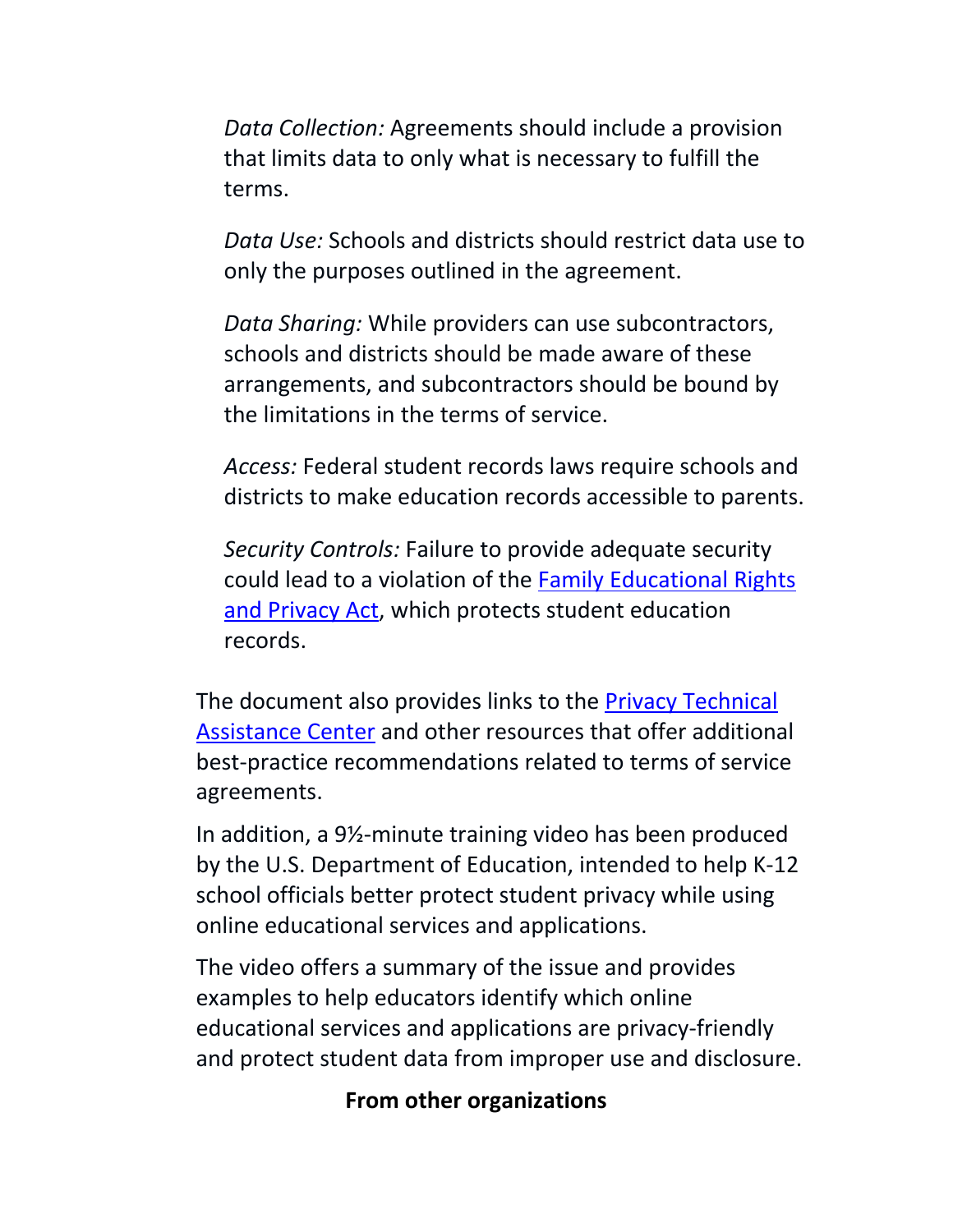### **14. Workshop scheduled on response to active shooter**

Please see this message from the FBI Citizens' Academy Alumni Association:

The FBI Citizens' Academy Alumni Association, a non‐profit, citizen‐led organization that provides education and training to our members and safety professionals and financial support for the FBI, has conducted 2 active shooter workshops in the past and has scheduled its third one for April 2:

*Goal:* Provide tools and resources for K‐12 school systems, universities, retailers and corporations to minimize an active shooter incident or react to one most effectively. The focus of workshop is on planning a course of action and identifying where you might have risks in your incident response plans and how to mitigate them. *Date:* April 2, 8 a.m. to 4 p.m. *Location:* Bryant University, 1150 Douglas Turnpike, Smithfield (Chase Wellness Center) *Cost:* \$35 per person

The goal of the workshop is to provide professionals responsible for our safety in education, retail, corporate and law enforcement insights into how to prevent and prepare for an active shooter or threat incident. Our first two workshops sold out at 350 attendees so we have identified a venue where we can seat over 500!

We would like as many educational professionals such as principals, superintendents, administrators, or anyone